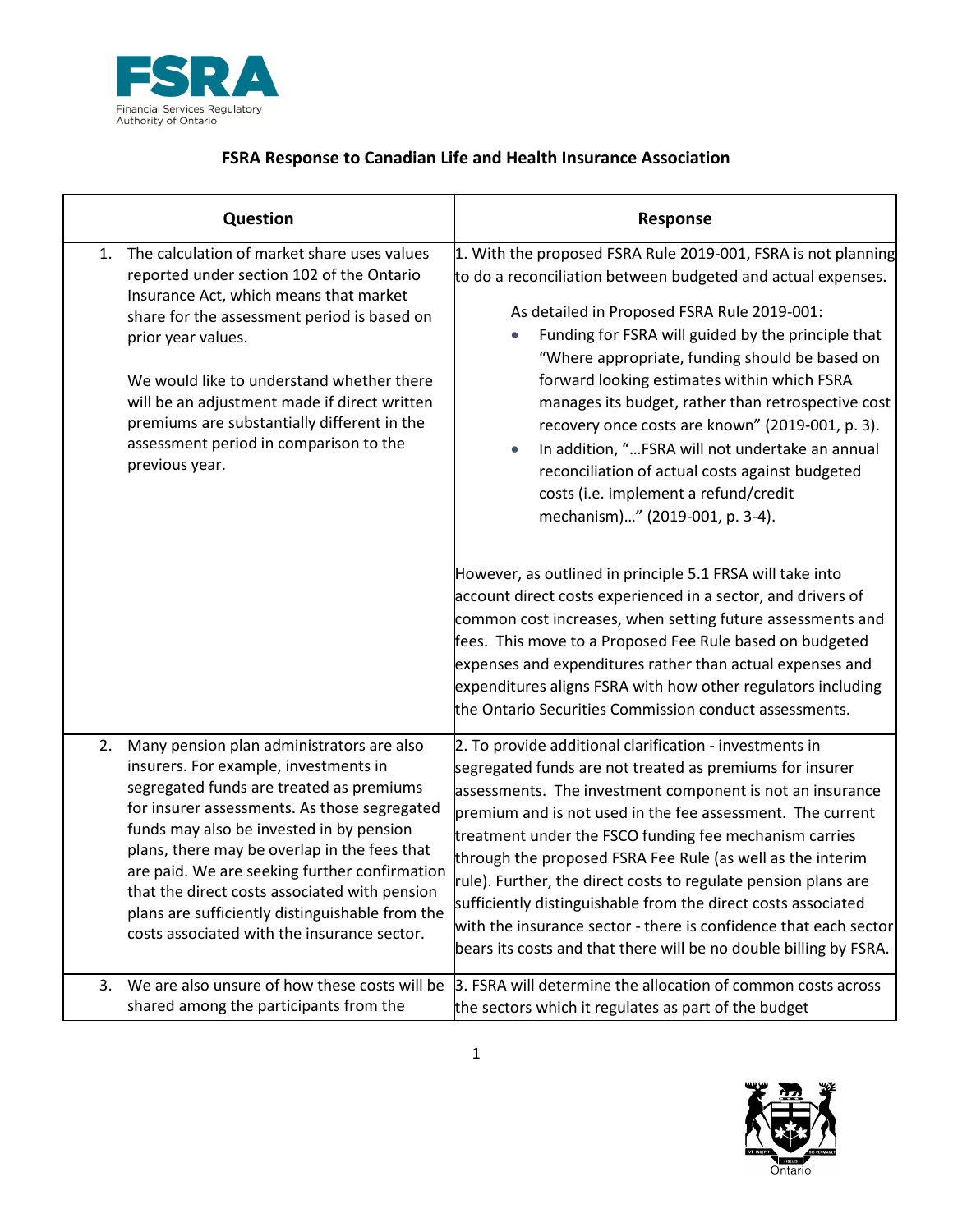

|    | different sectors and would appreciate some<br>further clarification on this point.                                                                                                                                                                                                                                                                             | preparation. FSRA "shall allocate the common costs in respect<br>of the assessment period covered by the budget among the<br>regulated sectors on such basis as the Authority determines<br>appropriate; provided that unless otherwise specified by the<br>Authority in the budget, common costs remaining after the<br>fixed rate sector common cost contribution estimate is<br>deducted from the overall common cost estimate in respect of<br>the assessment period covered by the budget shall be<br>allocated in the budget among the variable rate sectors based<br>on their pro rata share of the aggregate direct costs of the<br>variable rate sectors in respect of that assessment period"<br>(2019-001, p. 34).                                                                                                                                                                         |
|----|-----------------------------------------------------------------------------------------------------------------------------------------------------------------------------------------------------------------------------------------------------------------------------------------------------------------------------------------------------------------|-------------------------------------------------------------------------------------------------------------------------------------------------------------------------------------------------------------------------------------------------------------------------------------------------------------------------------------------------------------------------------------------------------------------------------------------------------------------------------------------------------------------------------------------------------------------------------------------------------------------------------------------------------------------------------------------------------------------------------------------------------------------------------------------------------------------------------------------------------------------------------------------------------|
|    |                                                                                                                                                                                                                                                                                                                                                                 | Transparency around the allocation of common costs<br>will be provided during the budget preparation as FSRA<br>"will prepare a draft budget with respect to each<br>assessment period to be posted on FSRA's website to<br>enable consultation with the regulator sectors" (2019-<br>001, p 19). This will include the "estimated total<br>expenses and expenditures in respect of an<br>assessment period, a description of the direct costs<br>estimated for each regulated sector, and the common<br>costs estimated for FSRA" (2019-001, p. 19).                                                                                                                                                                                                                                                                                                                                                 |
| 4. | We are seeking further clarification on how<br>the contingency reserve amounts will be<br>allocated between sectors. For example, will<br>the fee charged be adjusted based on the<br>need to maintain the \$4-milliondollar<br>balance? As well, we would like to better<br>understand how long FSRA expects it will<br>take to accumulate the reserve amount. | 4. FSRA will be guided by a principle of flexibility, which will<br>include an effort to "build and maintain a reasonable<br>contingency reserve amount to cover expenses and<br>expenditures which may arise from unforeseeable events or<br>circumstances, and will consider how best to replenish such<br>reserve amount from future assessments considering the<br>sector and/or participants driving such unanticipated expenses<br>and expenditures" $(2019-001, pp. 3-4)$ . "It is important to note<br>that FSRA will have strict governance mechanisms in place to<br>set and monitor the level of the contingency reserve amount.<br>The contingency reserve amount in respect of an assessment<br>period will be capped at \$4 million in aggregate and can only<br>be used if approved by the FSRA Board. This amount was<br>established based on an analysis of FSCO and DICO historical |